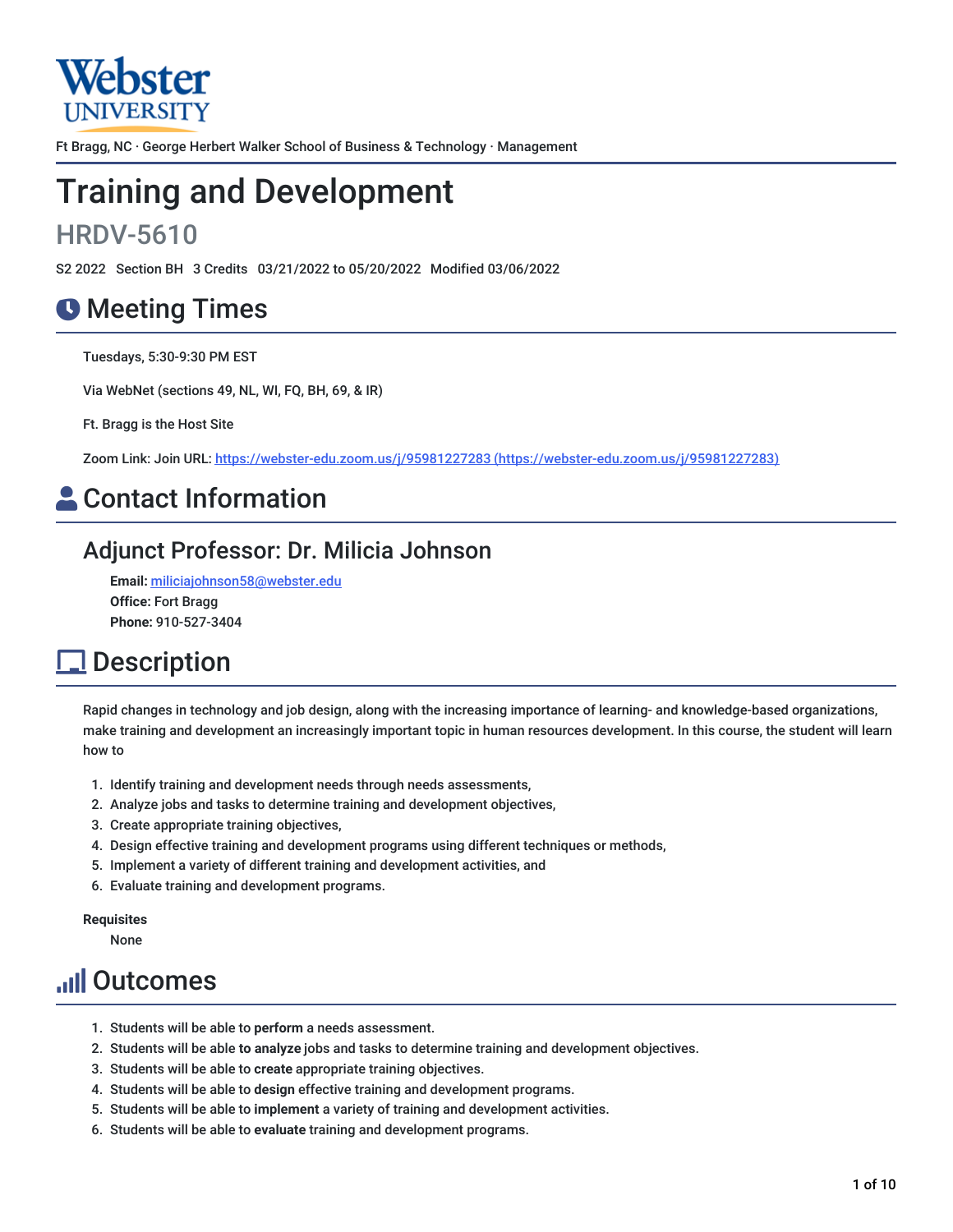### Employee Training and Development

**Author:** Noe **Publisher:** McGraw-Hill **Edition:** Please Use Most Recent Edition

## Deliverables

### **MATERIALS**

REQUIRED TEXTS: Employee Training & Development, 8th Edition, Raymond Noe; McGraw-Hill

· Publisher : McGraw Hill; 8th edition (February 20, 2019)

· Hardcover : 592 pages

· ISBN-13 : 978-1260043747

To order: Call MBS direct at 1-800-325-3252, or by Internet: [http://www.mbsdirect.net](http://www.mbsdirect.net/).

**SUPPLEMENTAL READINGS:**

Selected articles from professional publications and websites.

USE OF THE WEBSTER LIBRARY IS ENCOURAGED.

Eden-Webster Library at [http://library.webster.edu](http://library.webster.edu/). Go to Databases & Internet Resources: then to Online/full text Databases or <http://www.webster.edu/webmain2.html> and then go to Library Resources: then to Online/full text Databases.

### **ACTIVITIES**

Students are expected to participate in all course activities as assigned by the instructor. Course activities may include discussions, weekly assignments, case studies, and learner assessments. However, individual instructors may incorporate other activities into the course materials.

Research Paper and Presentation:

Students are expected to conduct an in-depth training analysis on a company's training program of their choice and write a research paper using the ADDIE Training Model as a guide. The research paper should be at least eight to ten pages with at least six to eight references. **Research papers without the appropriate number of references will automatically lose 10 points.**Use the APA style formatting for the research paper. The latest edition is APA Publication Manual, 7<sup>th</sup> Edition, American Psychological Association, 2010. ISBN 10: 978-1-4338-0561-5. Purchasing the manual is not a requirement. You may also find APA guidance online. Additional guidance for the research paper will be provided in class. Email the instructor the name of the company you plan to research by week two.

## **✓**Evaluation

**The GRADUATE catalog provides these guidelines and grading options:**

- **A/A–** Superior graduate work
- **B+/B/B–** Satisfactory graduate work
- **C** Work that is barely adequate as graduate-level performance
- **CR** Work that is performed as satisfactory graduate work (B– or better). A grade of "CR" is reserved for courses designated by a department, involving internships, a thesis, practicums, or specified courses.
- **F** Work that is unsatisfactory
- **•** I Incomplete work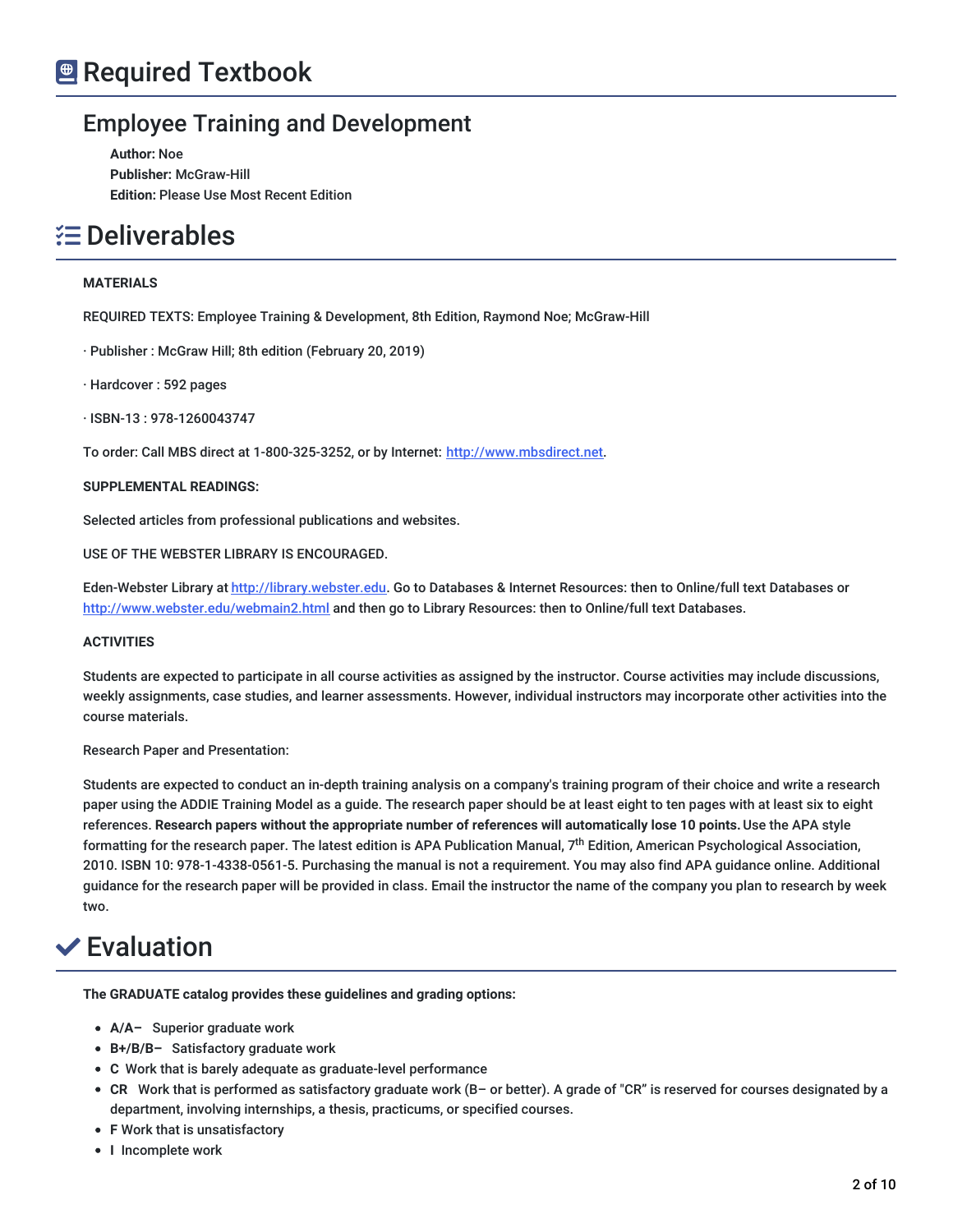- **ZF** An incomplete which was not completed within one year of the end of the course. ZF is treated the same as an F or NC for all cases involving G.P.A., academic warning, probation, and dismissal.
- **IP** In progress
- **NR** Not reported
- **W** Withdrawn from the course

### **Criteria**

### **PERCENTAGE of GRADE**

| <b>Research Paper</b>             | 20% |
|-----------------------------------|-----|
| <b>Mid-term Examination</b>       | 30% |
| <b>Final Examination</b>          | 30% |
| <b>Case Studies/Participation</b> | 20% |

### **Grade Distribution for this course is as follows:**

| $100 - 95$ | Α  |
|------------|----|
| 94 - 90    | А- |
| 89 - 87    | B+ |
| $86 - 84$  | в  |
| 83 - 80    | B- |
| 79 - 75    | С  |
| Below 75   | F  |

NOTE: Students using Tuition Assistance (TA) are responsible for ensuring that all Incomplete (I) work is completed within 120 days from the end of the course. If the work is not completed and a grade awarded, the military will take action to recover their TA payment from your pay.

Students are responsible for ensuring that all grades of Incomplete (I) have been changed prior to petitioning to graduate.

ACADEMIC REVIEW PROCEDURE: Grades of B- or higher may not be appealed. The appeal process begins with the instructor. If further review is warranted, a written request outlining the issue should be submitted to the Academic Advisor.

## **苗 Schedule**

|    | Week Activities Ch. 1 Introduction to Employee Training and Development                                                                                                                                       |
|----|---------------------------------------------------------------------------------------------------------------------------------------------------------------------------------------------------------------|
| 1: | Discuss the following: introductions, syllabus, textbook & APA publication manual, research paper, HRMG 6000 (Integrated Studies in<br>Human Resources Management) capstone course, and classroom guidelines. |
|    | Team and individual assignments will be announced.                                                                                                                                                            |
|    | Case questions, exercises, and review questions TBD                                                                                                                                                           |
|    |                                                                                                                                                                                                               |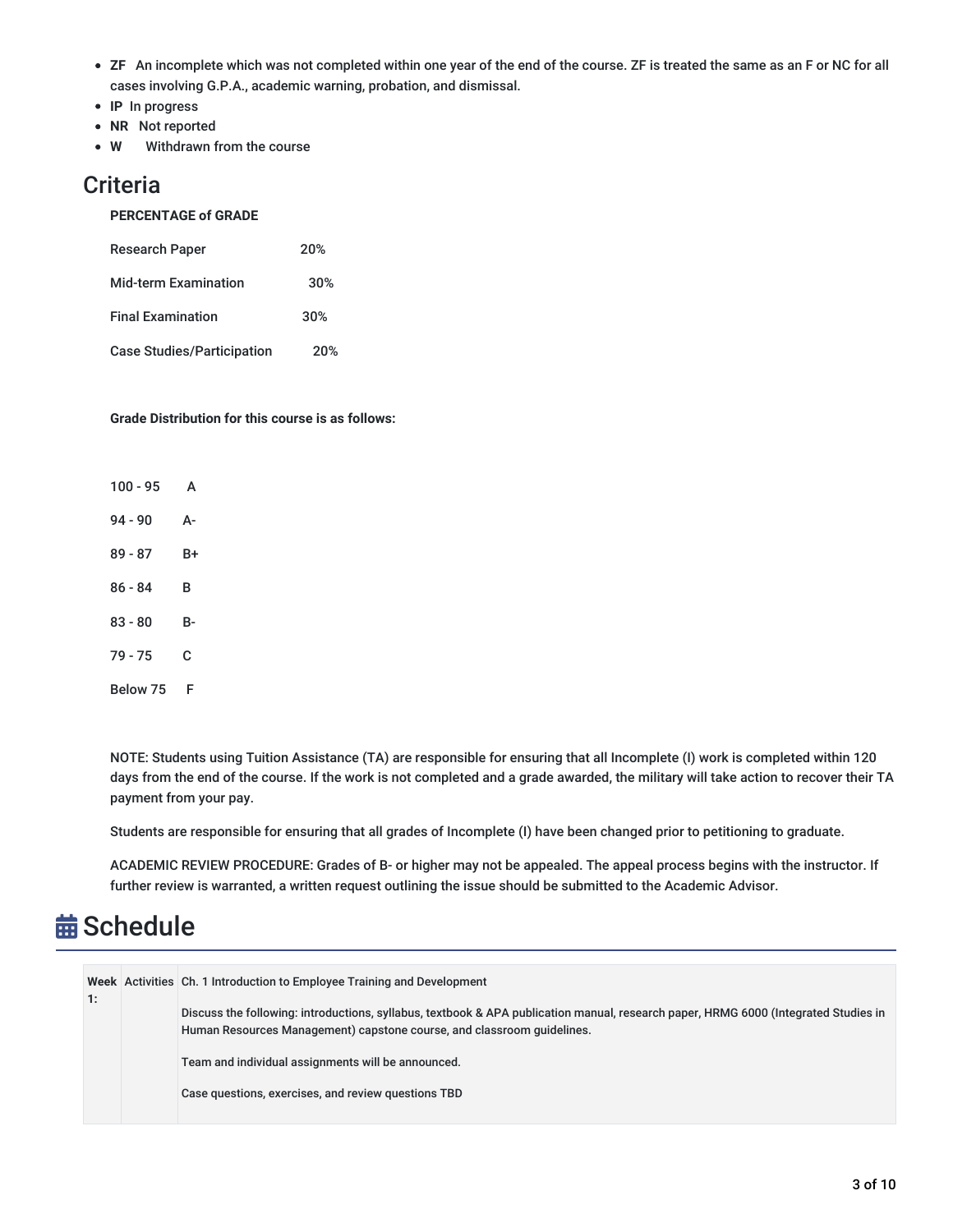| 2:<br>3:       | Week Activities Week 2:<br>Week Activities Week 3: | Ch 2 Strategic Training<br>Ch 3 Needs Assessment<br>Self-efficacy assessment<br>Case questions, exercises, and review questions TBD<br>Ch 4 Learning and Transfer of Training<br><b>Review ADDIE Training Model</b><br>Ch 5 Program Design<br>Case questions, exercises, and review questions TBD |
|----------------|----------------------------------------------------|---------------------------------------------------------------------------------------------------------------------------------------------------------------------------------------------------------------------------------------------------------------------------------------------------|
| 4:             | Week Activities Week 4:                            | <b>Ch 6 Traditional Evaluation</b><br>Review for Mid-term (chapters 1-6)<br>Case questions, exercises, and review questions TBD                                                                                                                                                                   |
| 5:             | Week Activities Week 5:                            | Ch 7 Traditional Training Methods<br>Midterm Exam: Chapters 1-6<br>Case questions, exercises, and review questions TBD                                                                                                                                                                            |
| 6              | Week Activities Week 6:                            | Ch 8 Technology-Based Training Method<br>Active listening exercise<br>Case questions, exercises, and review questions TBD                                                                                                                                                                         |
| $\overline{7}$ | Week Activities Week 7:                            | Ch 9 Employee Development and Career Management<br>Ch 10 Social Responsibility: Legal Issues, Managing Diversity, and Career Challenges<br>Diversity activity<br>Team building activity<br>Case questions, exercises, and review questions TBD                                                    |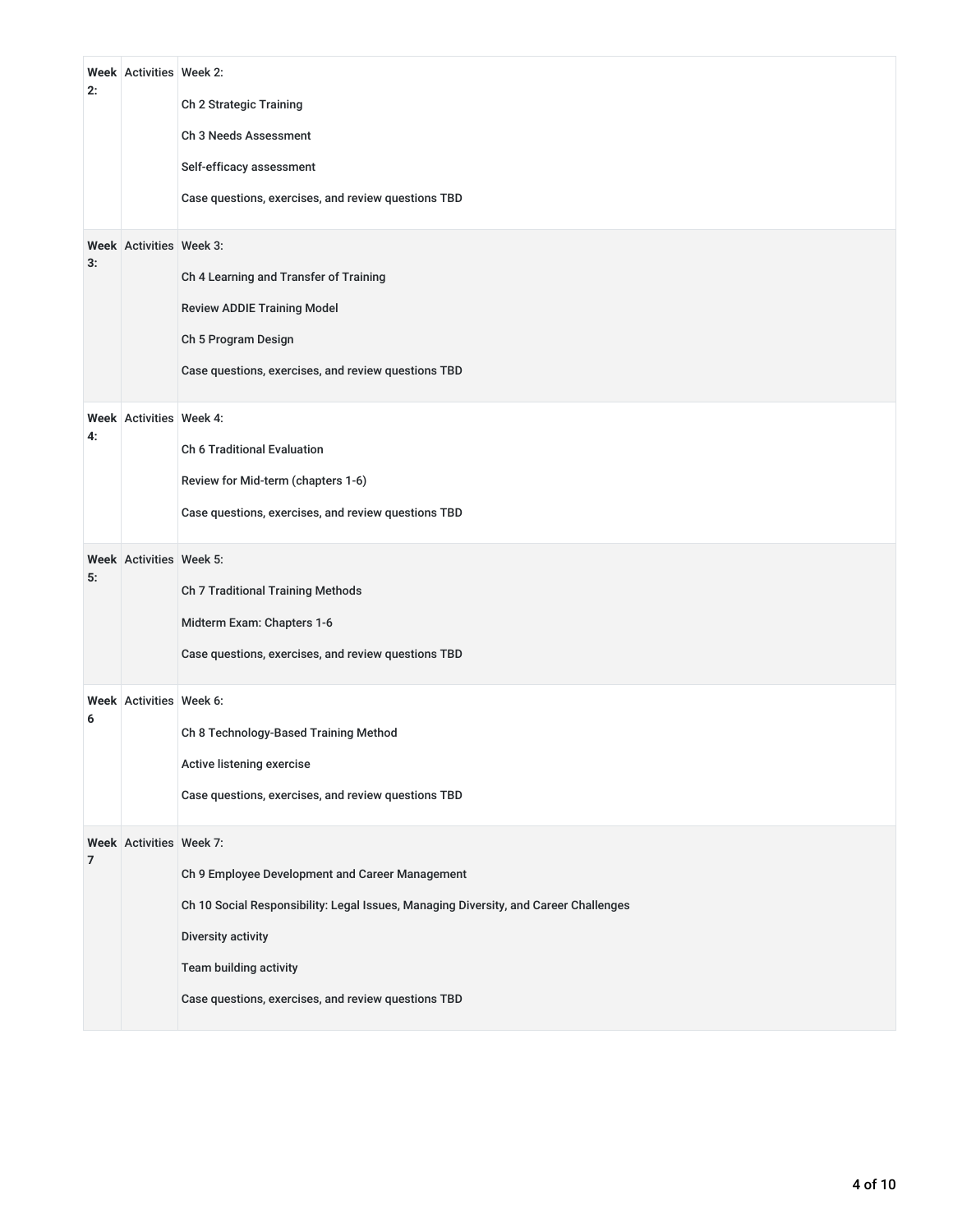|    | Week Activities Week 8: |                                                                                                                                       |
|----|-------------------------|---------------------------------------------------------------------------------------------------------------------------------------|
| 8: |                         | Ch 11 The Future of Training and Development                                                                                          |
|    |                         | Skill dimensions activity                                                                                                             |
|    |                         | Research paper is due.                                                                                                                |
|    |                         | Research paper presentations                                                                                                          |
|    |                         | Case questions, exercises, and review questions TBD                                                                                   |
|    |                         |                                                                                                                                       |
| 9: | Week Activities Week 9: |                                                                                                                                       |
|    |                         | Final Examinations: Chapters 7-11                                                                                                     |
|    |                         | Finish research paper presentations (if needed)                                                                                       |
|    |                         | <b>Course evaluations</b>                                                                                                             |
|    |                         |                                                                                                                                       |
|    |                         |                                                                                                                                       |
|    |                         | DISCLAIMER: This syllabus is intended to provide a basic structure to this course. Adherence to this syllabus is subject to change at |
|    |                         | the discretion of the instructor.                                                                                                     |

## **\* Course Policies**

MA-INTEGRATED STUDIES 6000: Students should begin thinking about their 6000 capstone projects early in their program. Discussions with your instructor and the mentor for your program area are encouraged. An approved project is required to enroll in the capstone course. Group projects are encouraged, but individual projects also meet the requirements for the course.

**CLASS ATTENDANCE:** The following Webster University Graduate School Policy is in effect for this course:

A. The University reserves the right to drop students who do not attend class the first week of the term/semester.

B. The student should notify the instructor prior to class if an absence is anticipated and he or she should not miss more than four contact hours. Makeup work will be assigned and if the absence is unexcused, it may exceed the material presented.

C. For absences of eight hours, the instructor has the option to lower the student's grade one letter grade and to inform the student of the action.

D. If a student is absent twelve hours or more, the instructor has the option to assign a grade of "F" (work that is unsatisfactory) and to inform the student of the action. It is the student's responsibility to withdraw from the course.

E. For excused absences, in extreme cases, when the instructor chooses to award a grade of Incomplete (I) for twelve hours missed, the student must provide acceptable documentation to verify that the absences were unavoidable (e.g. illness, military duty/TDY). The actions will be coordinated with the Site Director, who will ensure that the documentation is placed in the student's file.

F. In all cases, without excused absences, the student should withdraw from the course if he or she has more than twelve hours of absences.

ETHICS: Webster University strives to be a center of academic excellence. As part of our Statement of Ethics, the University strives to preserve academic honor and integrity by repudiating all forms of academic and intellectual dishonesty, including cheating, plagiarism, and all other forms of academic dishonesty. Academic dishonesty is unacceptable and is subject to disciplinary action. The University reserves the right to utilize electronic databases, such as Turnitin.com, to assist faculty and students with their academic work.

## $\overline{\text{m}}$  Institutional Policies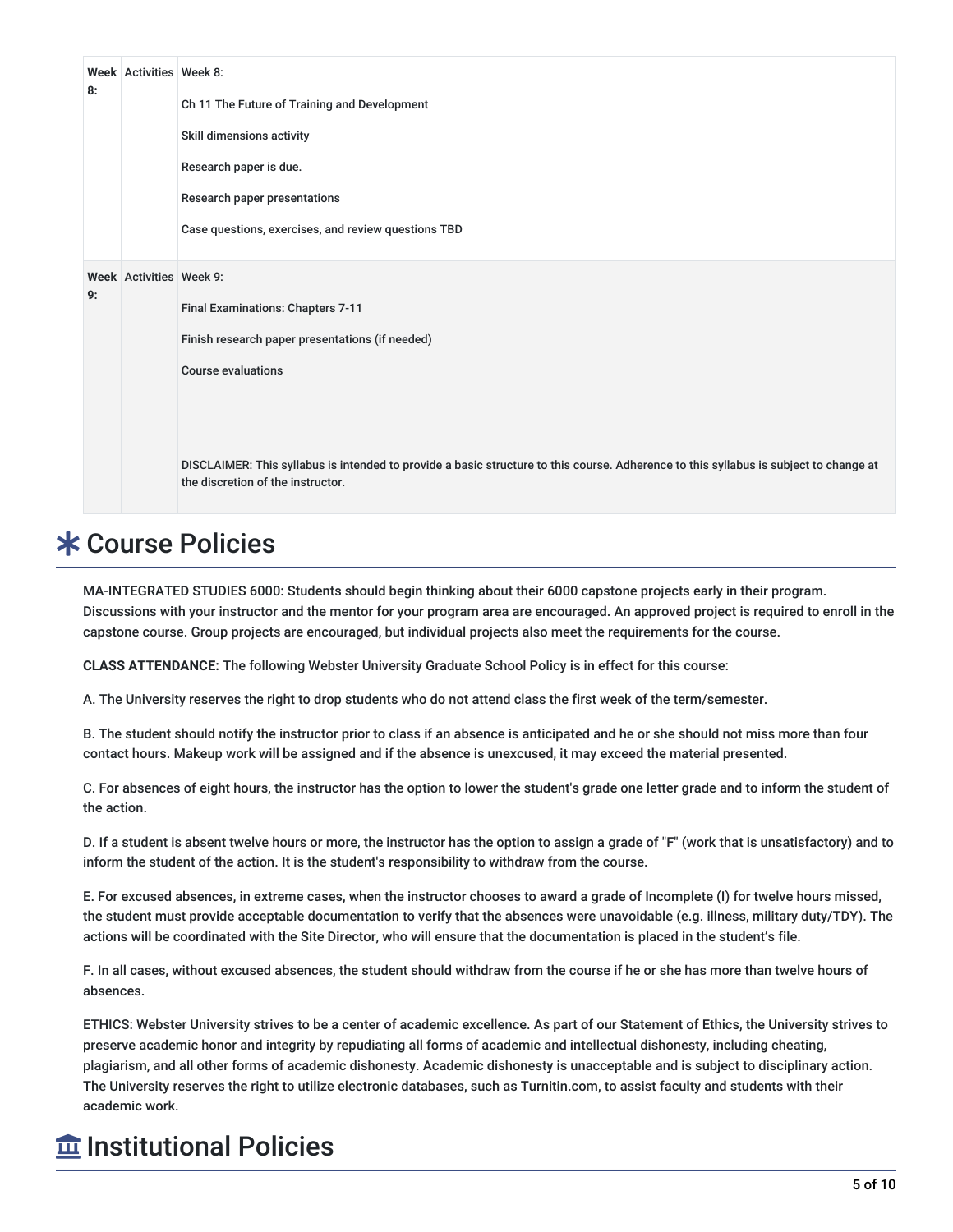### Academic Policies

Academic policies provide students with important rights and responsibilities. Students are expected to familiarize themselves with all academic policies that apply to them. Academic policies for undergraduate students can be found in the Undergraduate Studies Catalog; graduate students should review the Graduate Studies Catalog.

### Undergraduate Studies Catalog

The Undergraduate Studies Catalog contains academic policies that apply to all undergraduate students. The *academic policies* and information section of the catalog contains important information related to **attendance, conduct, academic honesty, grades, and more**. If you are an undergraduate student, please review the catalog each academic year. The current Undergraduate Studies Catalog is at:

<http://www.webster.edu/catalog/current/undergraduate-catalog/> (http://www.webster.edu/catalog/current/undergraduatecatalog/)

### Graduate Studies Catalog

The Graduate Studies Catalog contains academic policies that apply to all graduate students. The *academic policies* section of the catalog contains important information related to **conduct, academic honesty, grades, and more**. If you are a graduate student, please review the catalog each academic year. The current Graduate Studies Catalog is at:

http://www.webster.edu/catalog/current/graduate-catalog/ [\(http://www.webster.edu/catalog/current/graduate-catalog/\)](http://www.webster.edu/catalog/current/graduate-catalog/)

### Grading

The Grades section of the academic catalog outlines the various grading systems courses may use, including the information about the final grade reported for this class.

### Undergraduate

http://www.webster.edu/catalog/current/undergraduate-catalog/academic-policies.html#grading [\(http://www.webster.edu/catalog/current/undergraduate-catalog/academic-policies.html#grading\)](http://www.webster.edu/catalog/current/undergraduate-catalog/academic-policies.html#grading)

### **Graduate**

https://webster.edu/catalog/current/graduate-catalog/academic-policies.html#gradingsystem [\(https://webster.edu/catalog/current/graduate-catalog/academic-policies.html#gradingsystem\)](https://webster.edu/catalog/current/graduate-catalog/academic-policies.html#gradingsystem)

#### **Incomplete**

There are important policies that govern grades of Incomplete (I), including the circumstances under which Incomplete grades are granted, deadlines for completion, and consequences should the remaining course work not be completed. It is the responsibility of a student who requests an Incomplete to ensure that they understand and follow the policies.

#### Grade Appeals

Instructors are responsible for assigning grades, and student should discuss grade issues with the instructor. Policies and procedures for appealing grades are available in the appropriate catalog.

### Academic Honesty Policy

Webster University is committed to academic excellence. As part of our Statement of Ethics, we strive to preserve academic honor and integrity by repudiating all forms of academic and intellectual dishonesty, including cheating, plagiarism and all other forms of academic dishonesty. Academic dishonesty is unacceptable and is subject to a disciplinary response. Students are encouraged to talk to instructors about any questions they may have regarding how to properly credit others' work, including paraphrasing, quoting, and citation formatting. The university reserves the right to utilize electronic databases, such as Turnitin.com, to assist faculty and students with their academic work.

The university's Academic Honesty Policy is published in academic catalogs: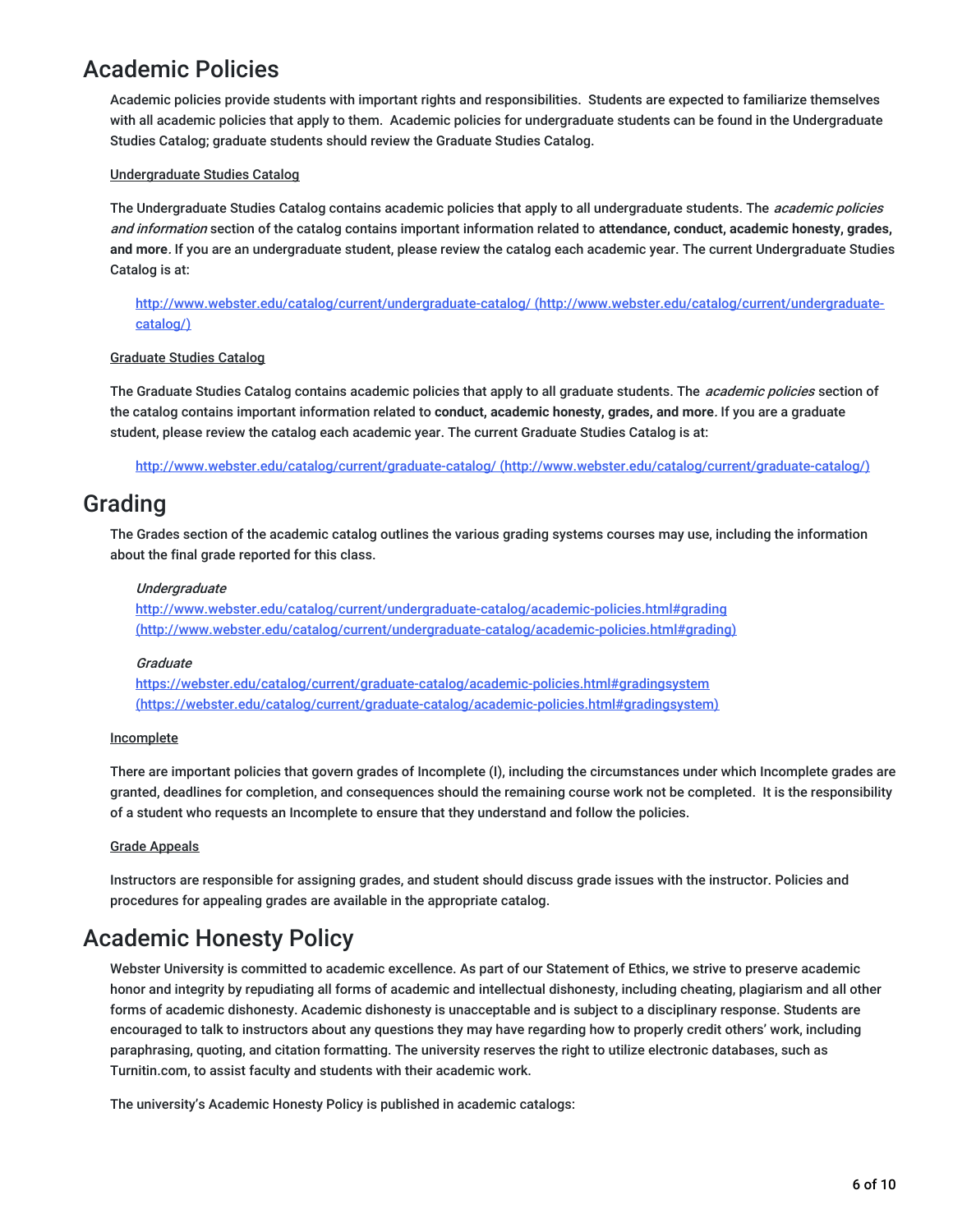#### **Undergraduate**

<http://www.webster.edu/catalog/current/undergraduate-catalog/academic-policies.html> (http://www.webster.edu/catalog/current/undergraduate-catalog/academic-policies.html)

### **Graduate**

http://www.webster.edu/catalog/current/graduate-catalog/academic-policies.html [\(http://www.webster.edu/catalog/current/graduate-catalog/academic-policies.html\)](http://www.webster.edu/catalog/current/graduate-catalog/academic-policies.html)

As a part of the university commitment to academic excellence, the Reeg Academic Resource Center provides student resources to become better acquainted with academic honesty and the tools to prevent plagiarism in its many forms:

<https://websteru.sharepoint.com/sites/AcademicIntegrityAtWebster> (https://websteru.sharepoint.com/sites/AcademicIntegrityAtWebster)

### Statement of Ethics

Webster University strives to be a center of academic excellence. The university makes every effort to ensure the following:

- The opportunity for students to learn and inquire freely
- The protection of intellectual freedom and the rights of professors to teach
- The advancement of knowledge through scholarly pursuits and relevant dialogue

To review Webster University's statement of ethics, see the Undergraduate Studies Catalog and the Graduate and Studies Catalog:

#### Undergraduate

<http://www.webster.edu/catalog/current/undergraduate-catalog/overview.html#ethics> (http://www.webster.edu/catalog/current/undergraduate-catalog/overview.html#ethics)

#### **Graduate**

<http://www.webster.edu/catalog/current/graduate-catalog/ethics.html> (http://www.webster.edu/catalog/current/graduatecatalog/ethics.html)

### Contact Hours for this Course

It is essential that all classes meet for the full instructional time as scheduled. A class cannot be shortened in length. If a class session is cancelled for any reason, the content must be covered at another time.

### Important Academic Resources

Academic Accommodations and Support

At Webster University, we understand that all students learn differently and may have specific, often differing, learning needs. Some examples are doing rather than watching, being active instead of sitting still, and taking frequent breaks. For others, the professor needs to speak louder, give more clear instructions, and be understanding with health issues. Regardless of what makes learning easier for you, our goal is to provide the most accessible learning environment possible for each student. If there are any specific needs you'd like to make your instructors personally aware of, including any academic accommodations, please reach out to them directly.

Webster University supports students in several ways. Students with academic/learning, health, physical, and psychological disabilities and students who have accessibility concerns can reach out to Webster's Academic ADA Coordinator at [disability@webster.edu](mailto:disability@webster.edu). You can also reach out if you have any questions relating to accessibility.

Online resources through WorldClassRoom (Canvas) have a variety of accessibility tools, provided through a program called Ally, for both students and faculty. Ally is free and already incorporated into WorldClassRoom. It helps students who have visibility and attention challenges; who need easier access to course materials from mobile phones, tablets, electronic readers, etc.; or who need or prefer file types different from the format uploaded by the instructor. You can find more information about Ally at https://webster.edu/online/ally.php [\(https://webster.edu/online/ally.php\)](https://webster.edu/online/ally.php).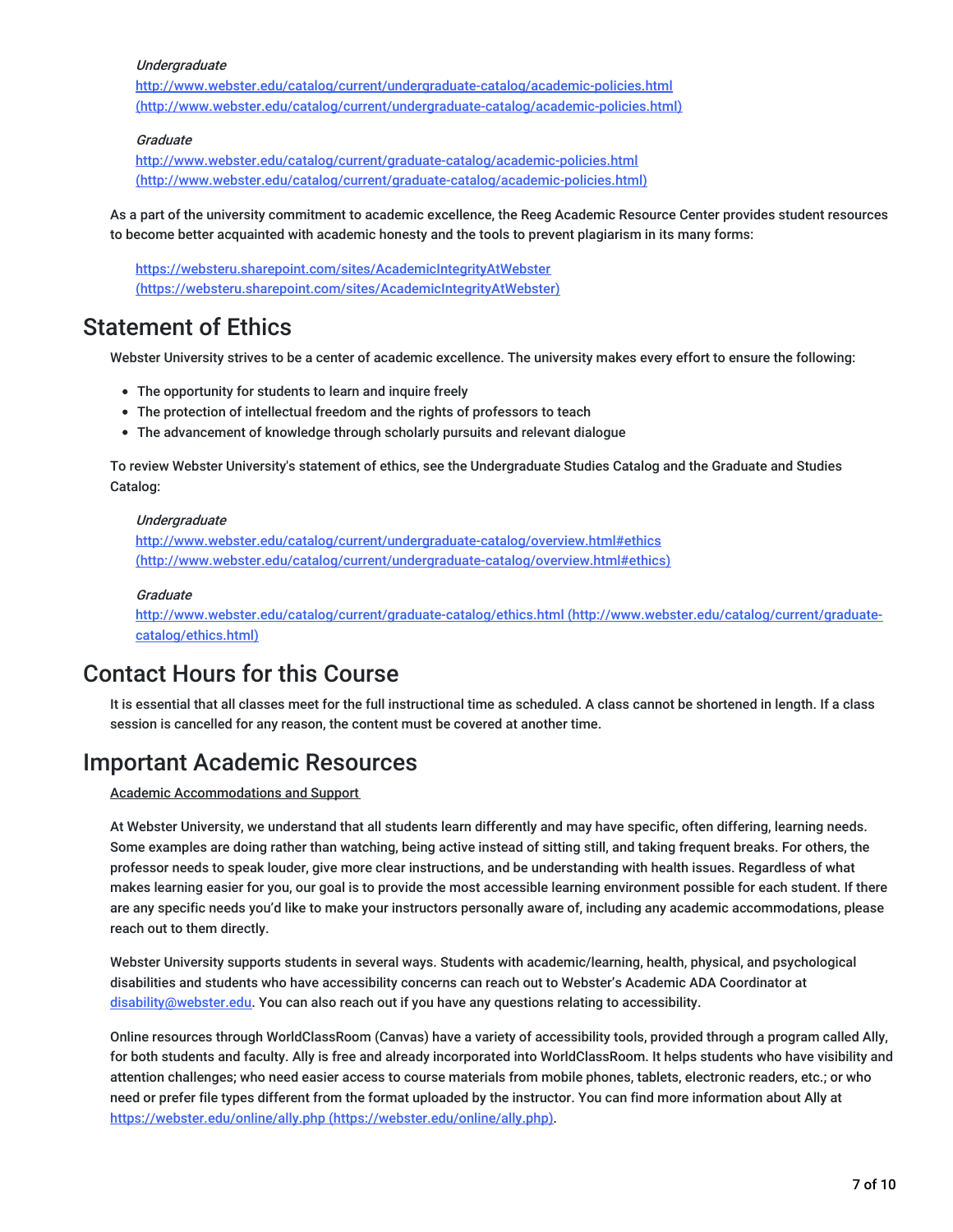Life circumstances can make focusing on education, or anything else, difficult. For this reason, several additional resources and services are available to students at no cost:

- 1. Reeg Academic Resource Center [\(https://websteru.sharepoint.com/sites/ReegARC](https://websteru.sharepoint.com/sites/ReegARC) (https://websteru.sharepoint.com/sites/ReegARC))
	- o Academic Counseling: [academiccounseling@webster.edu](mailto:academiccounseling@webster.edu)
	- o Assistive Technology: [atacr@webster.edu](mailto:atacr@webster.edu)
	- o Disability Accommodations: [disabilty@webster.edu](mailto:disabilty@webster.edu)
	- o Testing Center: [arc@webster.edu](mailto:arc@webster.edu)
	- Tutoring: [tutoring@webster.edu](mailto:tutoring@webster.edu)
	- o Writing services: [writing@webster.edu](mailto:writing@webster.edu)
- 2. Counseling and Life Development [\(https://www.webster.edu/student-counseling.php](https://www.webster.edu/student-counseling.php) (https://www.webster.edu/studentcounseling.php)): 314-968-7030 or [counselingld@webster.edu](mailto:counselingld@webster.edu) (these contact methods are non-confidential, but appointments are confidential)

Lastly, circumstances change. If, at any point throughout your education, you find that something is making learning difficult for you, please reach out to your instructor directly and/or to Webster's ADA team. It is never too late to ask for accommodations. We entirely support you and want you to have the best and most accessible education possible.

#### Student Success Portal

Webster University's Student Success Portal, powered by Starfish, is a communications tool to connect students with faculty members and campus support services. It allows faculty and staff members to communicate with you regarding academic achievements as well as areas where support may be helpful. You may use the portal to contact faculty and staff members for assistance and to arrange meetings. Activity in the portal will be communicated to your Webster University email account. The Student Success Portal is available via your course home page in WorldClassRoom or via Connections. Learn more about the Student Success Portal at [https://www.legacy.webster.edu/success/students.html.](https://www.legacy.webster.edu/success/students.html) (https://www.legacy.webster.edu/success/students.html)

#### University Library

Webster University Library is dedicated to supporting the research needs and intellectual pursuits of students throughout the university's worldwide network. Resources include print and electronic books, journal articles, online databases, DVDs and streaming video, CDs and streaming music, datasets, and other specialized information. Services include providing materials at no cost and research help for basic questions to in-depth exploration of resources. The gateway to all of these resources and services is http://library.webster.edu [\(http://library.webster.edu/\)](http://library.webster.edu/). For support navigating the library's resources, see http://libanswers.webster.edu/ [\(http://libanswers.webster.edu/\)](http://libanswers.webster.edu/) for the many ways to contact library staff.

### Drops and Withdrawals

Drop and withdrawal policies dictate processes for students who wish to unenroll from a course. Students must take proactive steps to unenroll; informing the instructor is not sufficient, nor is failing to attend. In the early days of the term or semester, students may DROP a course with no notation on their student record. After the DROP deadline, students may WITHDRAW from a course; in the case of a WITHDRAW, a grade of W appears on the student record. After the WITHDRAW deadline, students may not unenroll from a course. Policies and a calendar of deadlines for DROP and WITHDRAW are at:

#### **Undergraduate**

http://www.webster.edu/catalog/current/undergraduate-catalog/enrollment.html [\(http://www.webster.edu/catalog/current/undergraduate-catalog/enrollment.html\)](http://www.webster.edu/catalog/current/undergraduate-catalog/enrollment.html)

#### **Graduate**

<http://www.webster.edu/catalog/current/graduate-catalog/enrollment.html> (http://www.webster.edu/catalog/current/graduate-catalog/enrollment.html)

Academic Calendar - <http://www.webster.edu/academics/academic-calendar/> (http://www.webster.edu/academics/academic-calendar/)

Current tuition rates, policies, and procedures, including details of pro-rated tuition refunds, are available in the "Tuition, Fees, and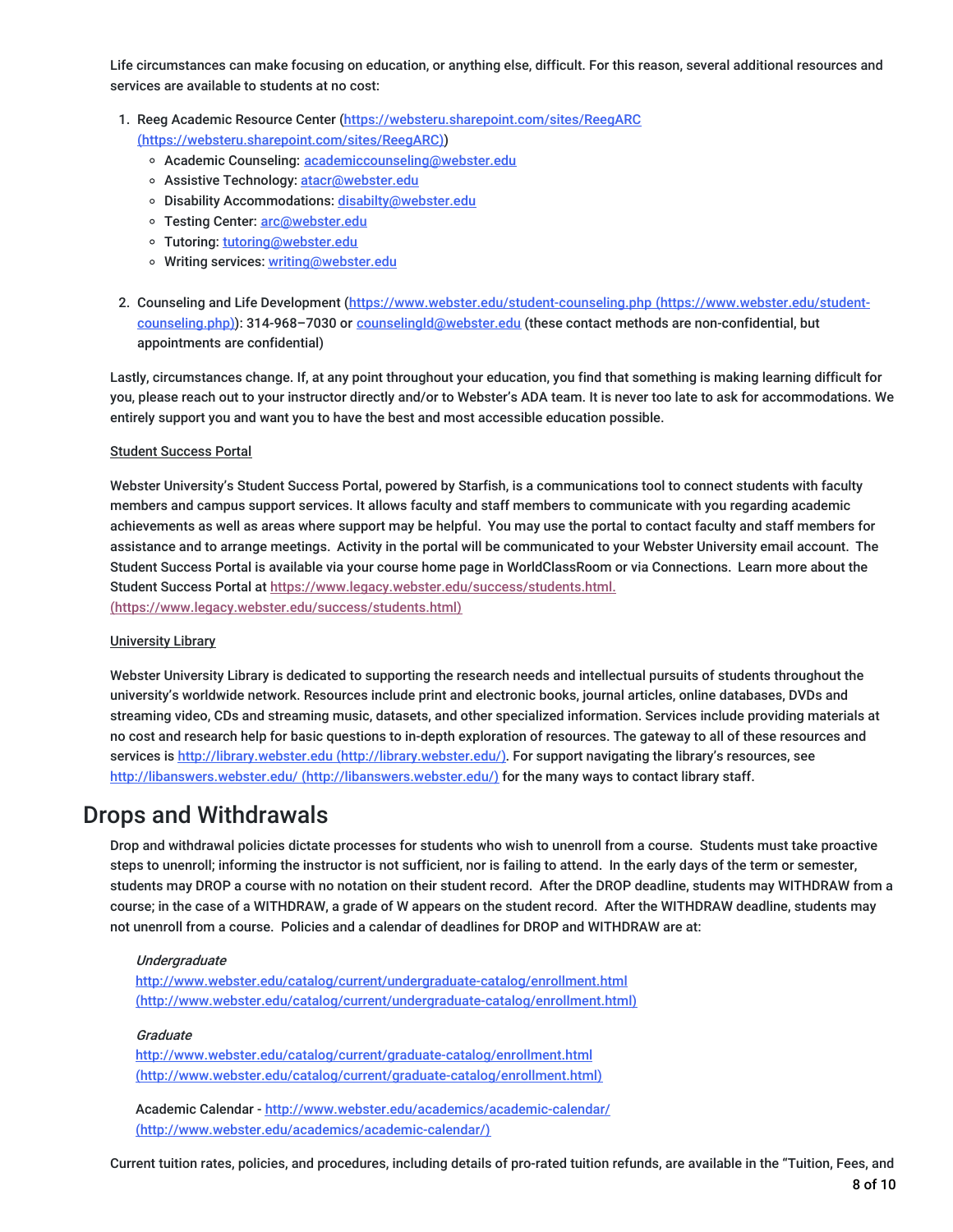Refunds" section of Webster's Academic Catalogs:

#### Undergraduate

<http://www.webster.edu/catalog/current/undergraduate-catalog/tuition.html> (http://www.webster.edu/catalog/current/undergraduate-catalog/tuition.html)

#### **Graduate**

<http://www.webster.edu/catalog/current/graduate-catalog/tuition.html> (http://www.webster.edu/catalog/current/graduatecatalog/tuition.html)

### Student Handbook and Other Important Policies

Student handbook and other non-academic policies may apply to you and may impact your experience in this class. Such policies include the student code of conduct, privacy, technology and communications, and more. Please review the handbook each year and be aware of policies that apply to you. The handbook is available at:

http://www.webster.edu/student-handbook/ [\(http://www.webster.edu/student-handbook/\)](http://www.webster.edu/student-handbook/)

Sexual Assault, Harassment, and Other Sexual Offenses

Webster University makes every effort to educate the community to prevent sexual assault, harassment, and other sexual offenses from occurring, and is committed to providing support to those affected when this behavior does occur. To access information and resources or to review the Policy on Sexual Assault, Harassment, and Other Sexual Offenses, visit:

https://webster.edu/titleix/policy.php [\(https://webster.edu/titleix/policy.php\)](https://webster.edu/titleix/policy.php)

### Research on Human Subjects

The Webster University Institutional Review Committee (IRB) is responsible for the review of all research on human subjects. The IRB process applies to all Webster University faculty, staff, and students and must be completed prior to any contact with human subjects. For more information on the IRB, visit:

https://www.legacy.webster.edu/irb/ [\(https://www.legacy.webster.edu/irb/\)](https://www.legacy.webster.edu/irb/)

### Course Evaluations

At the end of this course, you will have the opportunity to provide feedback about your experience. Your input is extremely valuable to the university, your instructor, and the department that offers this course. Please provide your honest and thoughtful evaluation, as it helps the university to provide the best experience possible for all of its students.

### Important Technology Information

#### Connections Accounts

Webster University provides all students, faculty, and staff with a University email account through Connections. Students are expected to activate their Connections account and regularly check incoming university email. Students may choose to have their University email forwarded to an alternate email address. Connections account holders can call the Help Desk (314-246-5995 or toll free at 1-866-435-7270) for assistance with this setup. Instructions are also provided on the Information Technology website at:

https://www.webster.edu/technology/service-desk/ [\(http://www.webster.edu/technology/service-desk/\)](http://www.webster.edu/technology/service-desk/)

#### WorldClassRoom

WorldClassRoom is Webster's Learning Content Management System (LMS). Your instructor may use WorldClassRoom to deliver important information, to hold class activities, to communicate grades and feedback, and more. WorldClassRoom is available using your Connections ID at:

https://worldclassroom.webster.edu/ [\(https://worldclassroom.webster.edu/\)](https://worldclassroom.webster.edu/)

Webster Alerts